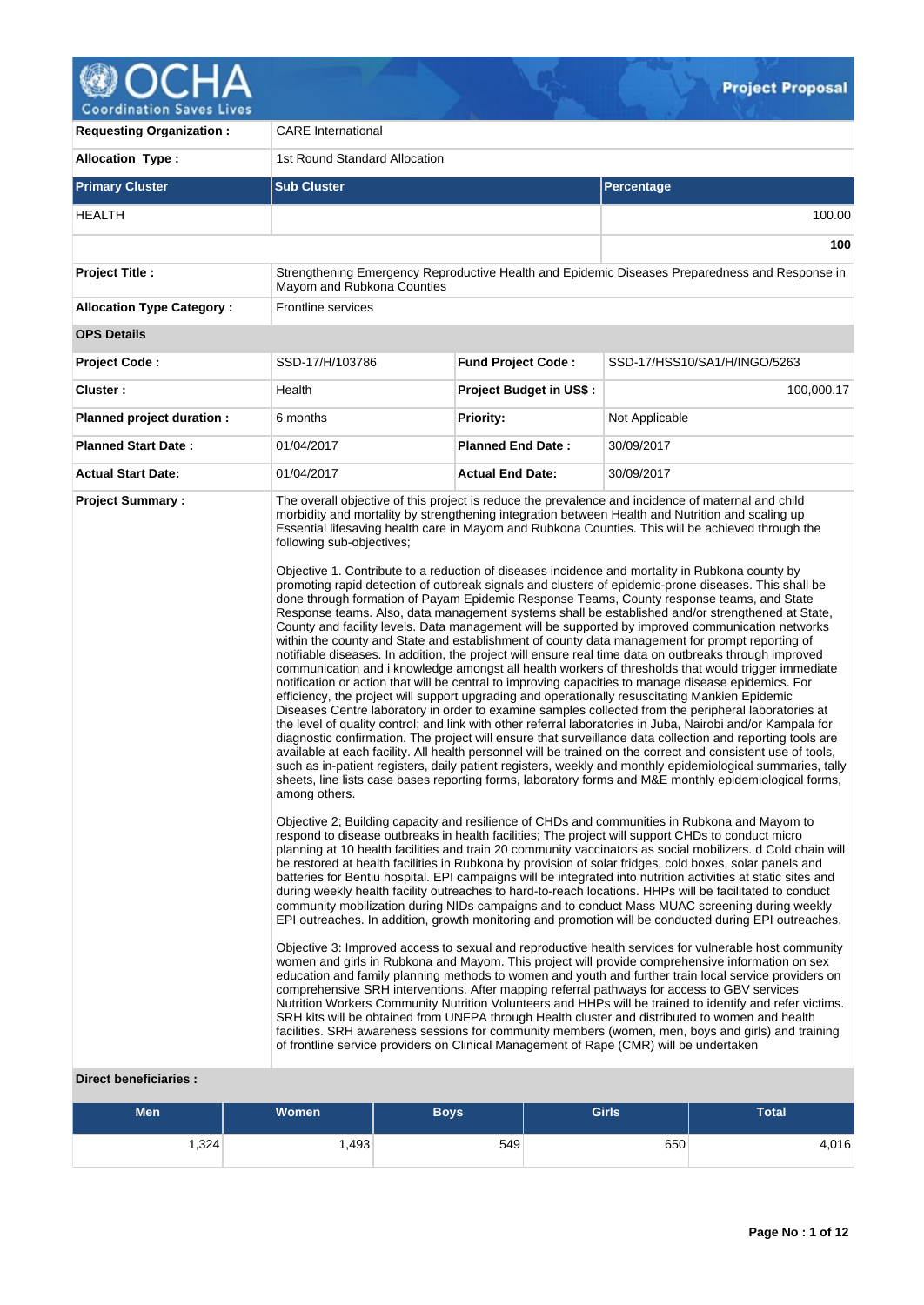#### **Other Beneficiaries :**

| <b>Beneficiary name</b>      | <b>Men</b> | Women | <b>Boys</b> | <b>Girls</b> | <b>Total</b> |
|------------------------------|------------|-------|-------------|--------------|--------------|
| Internally Displaced People  | 748        | 650   |             |              | 1,398        |
| People in Host Communities   | 576        | 543   |             |              | 1,119        |
| Children under 5             | 0          |       | 549         | 650          | 1,199        |
| Pregnant and Lactating Women | 0          | 300   |             |              | 300          |

### **Indirect Beneficiaries :**

100 Home Health Promoters) will be identified and trained to support and conduct EPI promotion activities in Bentiu POC and villages in Rubkona and and Bentiu

# **Catchment Population:**

Mayom is located to the west of Bentiu and is made up of 10 Payams. With an estimated population of 180,056, Mayom is a disaster-prone county exposed to a multitude of natural disasters including, floods, storms, droughts and armed conflict. The security situation in Mayom is currently relatively stable but there are a number of overlapping threats, including high GAM rates and possibility of disease outbreaks. Frontline fighting has led to hundreds of families displaced from Payams including Wangkei and Buoth. Many of them have settled with families in other Payams within Mayom County. There are three Primary Health Care Centers namely Mankien, Mayom and Wangkei) and 5 Primary Health Care Units namely Ruathnyibel, Pub, Riak, Bieh and Kueryiek. The Health facilities are run by CHD with support from World Relief while CARE runs nutrition and EPI components funded by UNICEF through both static and mobile clinics. CARE has been implementing health and nutrition intervention in Mayom for over ten years including a stabilization center at Mankien PHCC.

Rubkona lies on the northern bank of the Bahr el Ghazal River, connected by bridge to the state capital Bentiu. The region is swampy, and prone to flooding in the rainy season. Malaria, Kala Azar and Bilharzia are endemic. Most of the population are Nuer people. Following decades of civil war UNMISS has recently been conducting de-mining exercise in previously hard to reach payams including: Dorbor, Kaljak, Pakur/Ding ding. Even in payams where insecurity has not been a major hindrance like in Kaljak, the roads are impassable during the rainy seasons especially in Pakur/Ding ding. The estimated population in Rubkona is 208507 people. Rubkona currently hosts multitudes of displaced persons from southern unity as a result of armed conflict and has recently suffered its own share of internal displacement in Jazeera. CARE runs six static nutrition sites within Bentiu POC, Bentiu town and Rubkona town. As part of the Beyond Bentiu response, CARE maintains four additional mobiles sites and two RRM sites. CARE recently established a stabilization center at Bentiu Hospital with funding from UNICEF.

#### **Link with allocation strategy :**

The proposed interventions will contribute to filling the following gaps as stated in the Health cluster strategy;

• Increasing access to primary vulnerable beneficiaries due to inadequate lifesaving essential Primary Health Care Services. Need to provide availability, functionality and to scale up.

• Strengthening early warning and alert reporting to contain outbreaks- disease burden and excess morbidity and mortality, due to vaccine preventable diseases. To intensify and strengthen Surveillance of blind spots and improve quality of detecting, preventing and responding to outbreaks

• Deliver integrated health/ Wash and Nutrition programs that leverage resources and enforce holistic support for comprehensive positive health and humanitarian outcomes. Need to mitigate verticality and address integrated emergency health related needs that cuts across the related programs (SAM with medical complications-NUTRITION, water and vector borne diseases-WASH, Protection and medical care: SGBV survivors-GBV.

### **Sub-Grants to Implementing Partners :**

| <b>Partner Name</b>                                   | <b>Partner Type</b> | <b>Budget in US\$</b> |
|-------------------------------------------------------|---------------------|-----------------------|
| <b>CARE</b> International                             | International NGO   | 10,000.85             |
|                                                       |                     | 10,000.85             |
| Other funding secured for the same project (to date): |                     |                       |

| <b>Other Funding Source</b>           | <b>Other Funding Amount</b> |
|---------------------------------------|-----------------------------|
| <b>UNICEF Social Mobilization PCA</b> | 500,000.00                  |
| <b>UNICEF Nutrition PCA</b>           | 315,000.00                  |
|                                       | 815,000.00                  |

#### **Organization focal point :**

| <b>Name</b>     | <b>Title</b>                                         | Email                    | <b>Phone</b>     |
|-----------------|------------------------------------------------------|--------------------------|------------------|
| Joram Chikwanya | Program Development<br>and Managament<br>Coordinator | joram.chikwanya@care.org | +211955136114    |
| Mercy Laker     | <b>Health &amp; Nutrition</b><br>Coordinator         | mlaker@care.org          | +211924053818    |
| Valentina Mirza | <b>Assistant Country Director</b><br>- Programs      | valentina.mirza@care.org | +211 954 604 620 |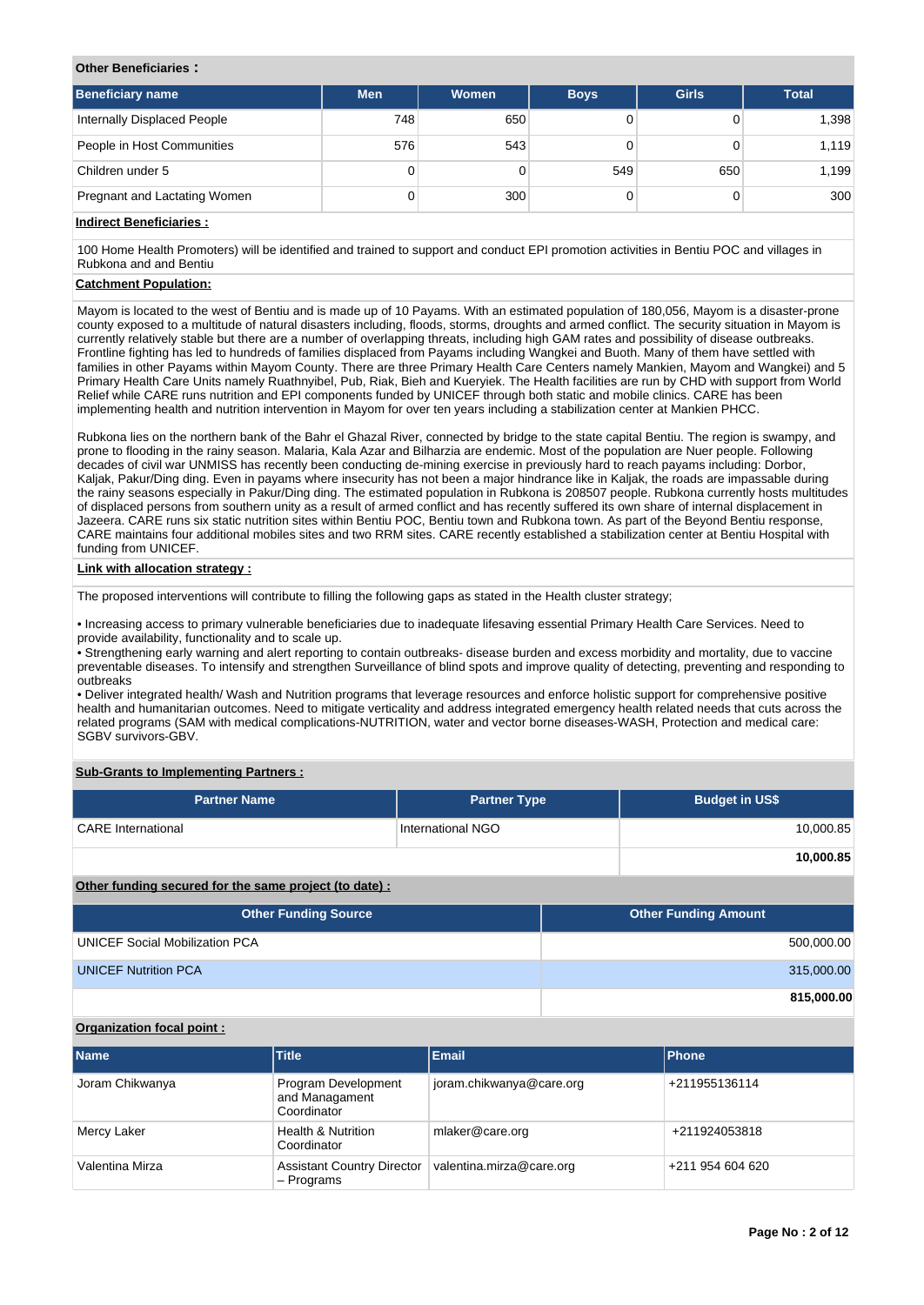#### **BACKGROUND**

# **1. Humanitarian context analysis**

With the humanitarian crisis in South Sudan deepening and spreading, the 2017 Humanitarian Needs Overview (HNO) estimates that some 7.5 million people, over 60% of the population, are in need of humanitarian assistance. Areas of the country previously seen as relatively stable, have been engulfed by conflict, violence and displacement. More than 3.4 million people have been displaced – 1.9 million internally displaced persons (IDPs) and 1.5 million refugees who have fled to neighboring countries. Health conditions have deteriorated, and food insecurity and malnutrition have skyrocketed. In February 2017, localized famine was declared in Leer and Mayendit, with Koch deemed at high risk of famine. An estimated 4.9 million people are currently severely food insecure and this figure is expected to rise to 5.5 million people at the height of the lean season in July. Inevitably, mortality has been exacerbated by recurrent disease outbreaks, including a malaria outbreak in 2016 that is similar in magnitude to the unprecedented 2015 season, and a cholera outbreak in 2016 for the third year in a row. Existing challenges, including weak governance, limited basic services and high rates of malnutrition, were further exacerbated by the deadly conflict. The civil war has forced families from their homes and caused some qualified health personnel to flee the county. The conflict has also caused significant damage to the country's health care system (both infrastructure and supplies) including the cold chain, which had improved in the years preceding the war.

The most vulnerable amongst the population in the three counties are women and children boys and girls (0-59 months). Pregnant and lactating women are particularly affected as they are not able to access health care to meet their health and nutritional needs due to insecurity and destruction of existing health facilities. Further, the burden of taking care of children (feeding, cooking, fetching water and firewood) is principally the duty of women who are severely affected when normal livelihood activities are completely or partially destroyed. Men on the other hand are on frontline providing security and key men roles like provision of food through casual work and pastoralist activities are highly affected. Inadequacy of food, inadequate nutrition treatment and prevention services, lack of immunization services and health services has led to high malnutrition burden especially to women and children boys and girls (0-59 months). This further affects breastfeeding activities, and overall health and nutrition care for children.

CARE has been providing support to polio program through the social mobilization program since the last one year under PCA. CARE will continue to implement its social mobilization activities in same counties of Rubkona and Mayom by training and supporting a network of 100 Community Nutrition Volunteers as social mobilizers who will work alongside the communities, conducting home visits to improve sensitivity of surveillance and mobilizing the communities during national immunization days. By having Community Nutrition volunteers conduct social mobilization for EPI, integration with nutrition and health activities will be realized. In the next 6 months CARE will maintain 10 social mobilizers per payam with a total of 100 for the project. In addition to the three macro plans at county level, CARE will support 11 health facilities to develop micro plans implement then and report on the outcomes. Following the declaration of the cVDPV2 in Unity State the Ministry of Health developed an outbreak response plan meant to interrupt any further cVDPV circulation in the three conflict affected states, stop further spread of the cVDPV to the rest of the country through enhanced population immunity and achieve high quality AFP surveillance to ensure that any chains of transmission are detected and responded to promptly.

#### **2. Needs assessment**

Huge gaps still exist within the health sector in the provision of health care services to displaced families in hard-to-reach areas, including Rubkona and Mayom in Northern Liech state. Health indicators greatly deteriorated as of July 2015 as only 6% of children under1 year completed penta3 vaccination in Unity. The surveillance indicators had greatly fallen with 17/32 counties being silent (did not report any suspected case of Acute Flaccid Paralysis for the last 20 months of the conflict). Only 5/80 counties had coverage of 80% for measles and 400,000 children are still susceptible to the disease outbreak due to the conflicts. With Unity state reported sporadic cVDPV cases in September 2014, the concerns persisted regarding the circulation of VDPV in the three affected states as 33% of children remain under immunized against polio virus. Ministry of Health and partners launched Polio Outbreak response and implemented Short Interval Immunization Doses Campaign in Unity states from December 2014 to 2016 though some counties remained inaccessible due to the insecurity. Only 50% of children targeted in the age group of 0-15 years, could be reached with one dose of OPV in Jonglei and Unity states while 34% of children reached with two doses and 21% with three doses during SIAD campaign. The estimated <5 years who were not reached by any dose as of July 2016 are around 120,000 and unprotected children are 400,000. This generally poses a high risk to any importation of wild poliovirus to the country and very difficult to certainly declare that South Sudan is free of polio virus.

Rubkona county is characterized by low EPI coverage (below 20% in 2016) there is high chance of measles outbreak and other vaccine preventable diseases as fleeing communities congregate in crowded conditions. Reduced access and utilization of health services-Reduced service delivery to scale up population's access to essential OPD consultations and delayed referrals cases needing medical stabilization; Inadequate number of seasoned emergency responders to scale up; inadequate and unqualified human resource base at CHD offices for health to deliver on interventions- risk of lifesaving interventions not aligned to public health directives. Despite CARE's current nutrition interventions at static sites in Rubkona and Bentiu town, there is limited integration with lifesaving health interventions. In addition to the displacement, physical insecurity has been a major hindrance to delivering lifesaving health and nutrition interventions to many parts of the county including Dorbor, Jazera, Kaljak, Pakur/Ding ding, payams. There is need for surveillance and integrated responses to diseases of epidemic importance including yellow fever; whooping cough; measles; meningitis; and Acute Watery Diarrhoea (AWD), among others. CARE in collaboration with the State Ministry of Health (MoH) and with technical support from the World Health Organization (WHO) proposes to implement Integrated Disease Surveillance and Response measures in the state, putting epidemic surveillance mechanisms in place at all health facilities and at community level.

In Both Rubkona and Mayom, insecurity and displacement has left many women and girls without access to essential reproductive health care. Women are even less able to access health facilities; deliveries within the community are often seen as the only option. Many are cut off from a regular source of reproductive health services and contraceptives due to insecurity in Rubkona and long distances in Mayom. Most deliveries are done within the communities by Traditional Birthing Assistants (TBAs). This poses a significant threat to handling any obstetric emergencies and referrals, and to the lives of pregnant women and their newborns. There is a clear need to combine SRH and GBV response work to ensure the basics of the Minimum Initial Service Package (MISP) is implemented

#### **3. Description Of Beneficiaries**

A total of 4016 direct beneficiaries will be targeted through this project including 1199 children under five years through EPI, 2817 for SRH interventions on awareness messages and women for referral for skilled delivery. we have included the indicators to address regarding 2817 target beneficiaries under SRH. Indirect beneficiaries will include 30 health workers who will also benefit from the training under this project. In addition, 100 Home Health Promoters) will be identified and trained to support and conduct EPI promotion activities in Bentiu POC and villages in Rubkona and Bentiu. The community mobilizers and EPI promoters will be identified through proper consultation with community leaders and support from local authorities (such as the RRC) on the ground. Special attention will be given to inclusion of persons with disabilities among the nutrition workers within the communities.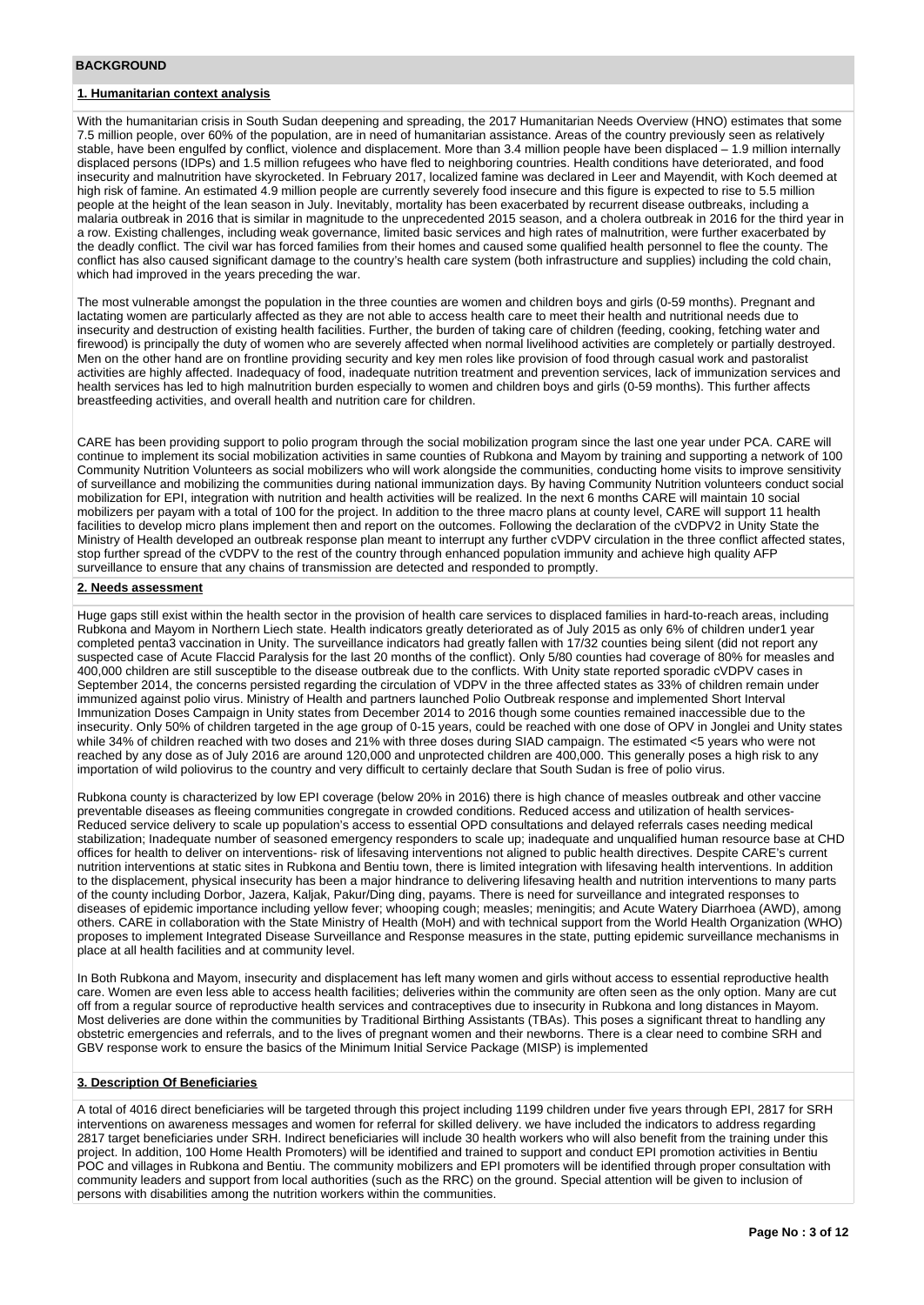### **4. Grant Request Justification**

CARE is requesting for minimal funding to integrate disease surveillance in Rubkona as well as EPI and SRH services within the ongoing CMAM program in both Mayom and Rubkona so as to reduce missed opportunities. CARE will conduct trainings for surveillance assistants and surveillance officers and provide them with IDSR tools from MOH/WHO. The Laboratory at Bentiu Hospital will be renovated, staffed and equipped to collect and where possible conduct tests on sampled drawn from peripheral facilities. Where further examination/confirmatory tests form out of south sudan are required, CARE will coordinate with WHO

CARE currently runs six static OTP/TSFP sites in Rubkona and 7 static sites including a total of 8 outreach sites to most hard to reach locations in Rubkona and Mayom, yet immunization coverage remains extremely low and disease surveillance and reporting erratic. The widespread internal displacement has increased vulnerability to epidemics for all the conflict affected populations in the two counties. The situation calls for immediate and continued integrated interventions targeting the most vulnerable (children under five and women). The proposed project will build on CARE's existing operational capacities and strong presence in Rubkona as well as existing projects and programs in both health and nutrition. CARE will train 200 community nutrition volunteers to ingrate EPI sensitization and 20 community .<br>vaccinators to support immunization of children through outreaches and campaigns. The proposed strategy in both Mayom and Rubkona is to strengthen the cold chain at Bentiu and assign mobile nutrition teams to reach remote bomas in the interior of the counties and ensure that all malnourished children and PLWs are reached. The potential aggravating factors to malnutrition are common childhood infections poor hygiene and sanitation and limited access to health care. In addition, the deteriorating household food security as a consequence of displacement, as well as high food prices caused by hyper-inflation and depreciation of the local currency, are all further increasing the risk of acute malnutrition and exposure to disease and limited access to health care. The CHF funding will help CARE to integrate, minimal emergency health interventions in the existing nutrition activities to the hard to reach locations of Rubkona and Mayom.

Despite the needs identifies with SRH in unity, must of the existing SRH services are provided through existing static health facilities. STH services are hardly integrated into community level activities hence pregnant women have limited access to RH kits. This situation is worsened by the fact that majority of women are delivered by TBAs under unsanitary conditions. CARE will train interated Health and Nutrition Volunteers in SRH and support them to conduct sensitization, early identification of danger signs referral and follow up including distribution of RH kits. CARE will purchase two quad bikes and fabricate them for use as ambulances to enable 24/7 referral of complications to health facilities managed by World Relief in Mayom and by Cord-Aid in Rubkona

#### **5. Complementarity**

The proposed project will be complimentary to the UNICEF EPI social mobilization PCA as well as WFP. CARE proposes to integrate selected life- saving interventions including integrated disease surveillance and response, EPI campaigns and Sexual and Reproductive health services into existing nutrition services in Mayom and Rubkona. Existing Community Nutrition volunteers will be trained in the respective modules and supported to deliver integrated interventions. This way, CARE will take advantage of its 20 nutrition sites in the two counties to leverage resources and create impact for health care.

#### **LOGICAL FRAMEWORK**

#### **Overall project objective**

To reduce the prevalence and incidence of maternal and child morbidity and mortality by strengthening integration between Health and Nutrition and scaling up Essential lifesaving health care in Mayom and Rubkona Counties.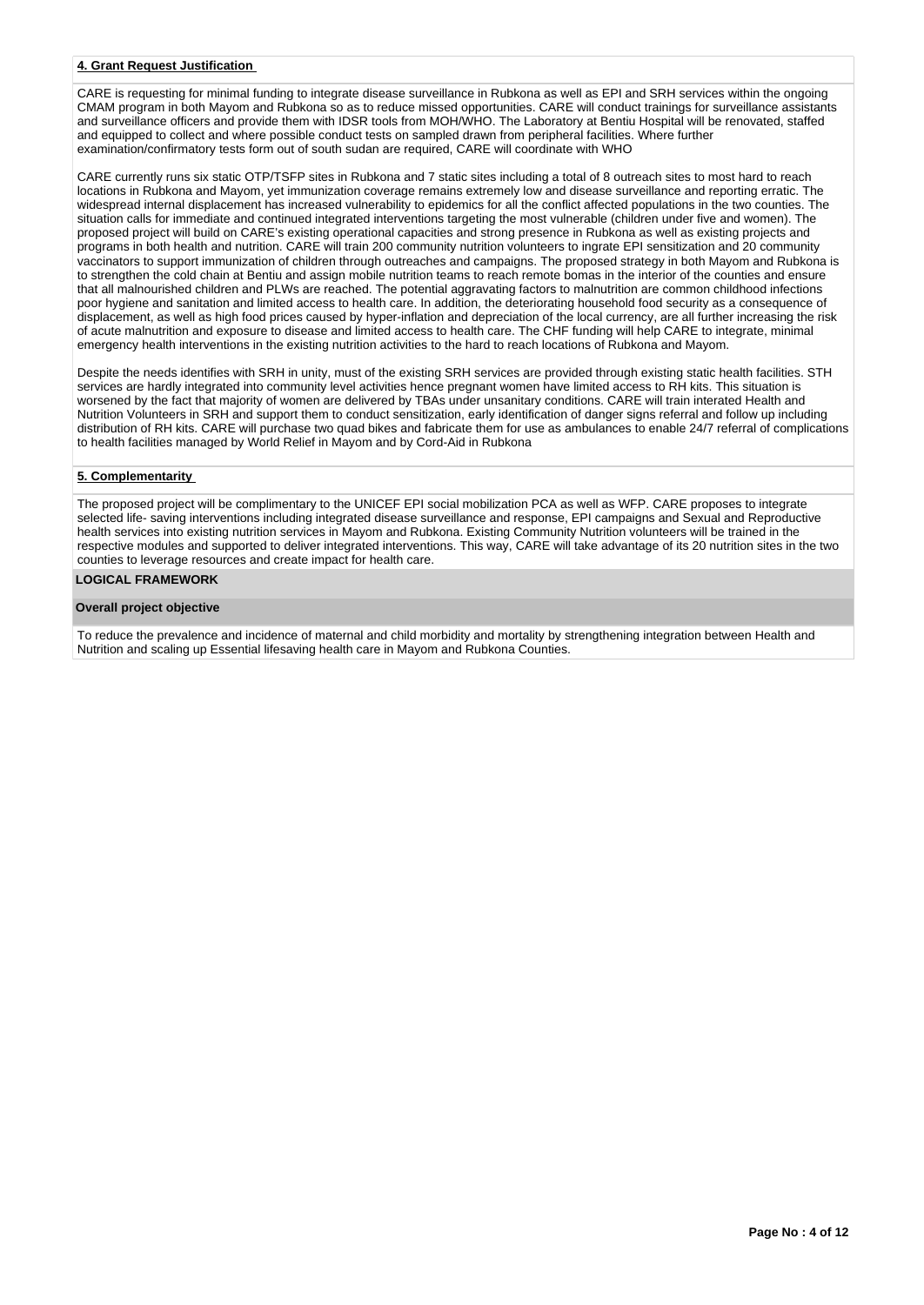| <b>HEALTH</b>                                                                                                         |                                                                                                      |                                 |
|-----------------------------------------------------------------------------------------------------------------------|------------------------------------------------------------------------------------------------------|---------------------------------|
| <b>Cluster objectives</b>                                                                                             | <b>Strategic Response Plan (SRP) objectives</b>                                                      | <b>Percentage of activities</b> |
| Prevent, detect and respond to epidemic<br>prone disease outbreaks in conflict-affected<br>and vulnerable populations | SO1: Save lives and alleviate the suffering of<br>those most in need of assistance and<br>protection | 100                             |

**Contribution to Cluster/Sector Objectives :** This project will help to save lives of malnourished children under five and other vulnerable segments of the population in Rubkona and Mayom. Provision of integrated Health and nutrition services will enable malnourished children and PLW to access EPI and SRH services respectively within their locality which will protect them from threats of outbreaks. Nutrition sensitive health interventions and micronutrient supplementation will help break the vicious cycle between infection and malnutrition in the two counties. Capacity building of the CHD to conduct disease surveillance will improve early detection and sustainability of nutrition initiatives in the targeted counties.

#### **Outcome 1**

Increased access to eemergency reproductive health care and strengthened Epidemic Diseases Preparedness and Response in Mayom and Rubkona Counties.

# **Output 1.1**

#### **Description**

Output 1.1 Promote rapid detection of outbreak signals and clusters of epidemic-prone diseases and contribute to a reduction of diseases incidence and mortality in Rubkona county

#### **Assumptions & Risks**

Risk: Non functionality of laboratories in some health facilities might pose constraints

Assumption: Close collaboration between CARE, Cord-aid, the CHD and community Nutrition Volunteers/social mobilizers

#### **Indicators**

|                 |                                                |                                                                                                                  | <b>End cycle beneficiaries</b> |              |  |                   | <b>End</b><br>cycle |
|-----------------|------------------------------------------------|------------------------------------------------------------------------------------------------------------------|--------------------------------|--------------|--|-------------------|---------------------|
| Code            | <b>Cluster</b>                                 | <b>Indicator</b>                                                                                                 | <b>Men</b>                     | <b>Women</b> |  | <b>Boys Girls</b> | <b>Target</b>       |
| Indicator 1.1.1 | <b>HEALTH</b>                                  | [Frontline services] Number of staff trained on<br>disease surveillance and outbreak response                    | 5                              | 5            |  |                   | 10                  |
|                 |                                                | Means of Verification: Frontline # Number of sites that exceed Crude death rate threshold for at least one week  |                                |              |  |                   |                     |
| Indicator 1.1.2 | <b>HEALTH</b>                                  | [Frontline services] Number of sites that exceed<br>Crude death rate threshold for at least one week             |                                |              |  |                   | 10                  |
|                 | <b>Means of Verification:</b> Activity reports |                                                                                                                  |                                |              |  |                   |                     |
| Indicator 1.1.3 | <b>HEALTH</b>                                  | [Frontline services] Proportion of epidemic prone<br>disease alerts verified and responded to within 48<br>hours |                                |              |  |                   | 5                   |
|                 | <b>Means of Verification: Tally sheets</b>     |                                                                                                                  |                                |              |  |                   |                     |
| Indicator 1.1.4 | <b>HEALTH</b>                                  | [Frontline services] Number of health workers<br>trained on safe deliveries                                      | 15                             | 15           |  |                   | 30                  |
|                 | <b>Means of Verification: Project Reports</b>  |                                                                                                                  |                                |              |  |                   |                     |
| Indicator 1.1.5 | <b>HEALTH</b>                                  | [Frontline services] Number of staffs trained on<br>Clinical Management of Rape (CMR)                            | 15                             | 15           |  |                   | 30                  |
|                 | Means of Varification : complainte registers   |                                                                                                                  |                                |              |  |                   |                     |

**Means of Verification :** complaints registers

# **Activities**

#### **Activity 1.1.1**

Conduct refresher training of 10 health staff from (Bentiu Hospital, Rubkona Hospital, Pakur, Dingding, and Kaljak) on emergency preparedness, surveillance and case management.

### **Activity 1.1.2**

Procure and provide essential supplies to prepare and respond to outbreaks, including test reagents; antigen and antibody kits; medical supplies and vaccines to five Health facilities

# **Activity 1.1.3**

Disseminate IDSR tools to five peripheral health facilities in Rubkona and train all health workers on their correct and consistent use

#### **Activity 1.1.4**

Conduct weekly surveillance of diseases causing epidemics including severe malnutrition

## **Activity 1.1.5**

Conduct monitoring and supportive supervisory visits to all surveillance/nutrition sites

# **Activity 1.1.6**

Support data processing, storage and analysis for epidemic prediction at facility and County levels

#### **Activity 1.1.7**

Conduct planning meetings at State and County levels quarterly

# **Output 1.2**

#### **Description**

Output 1.2 Build capacity and resilience of CHD and communities in Rubkona and Mayom to respond to outbreaks in health facilities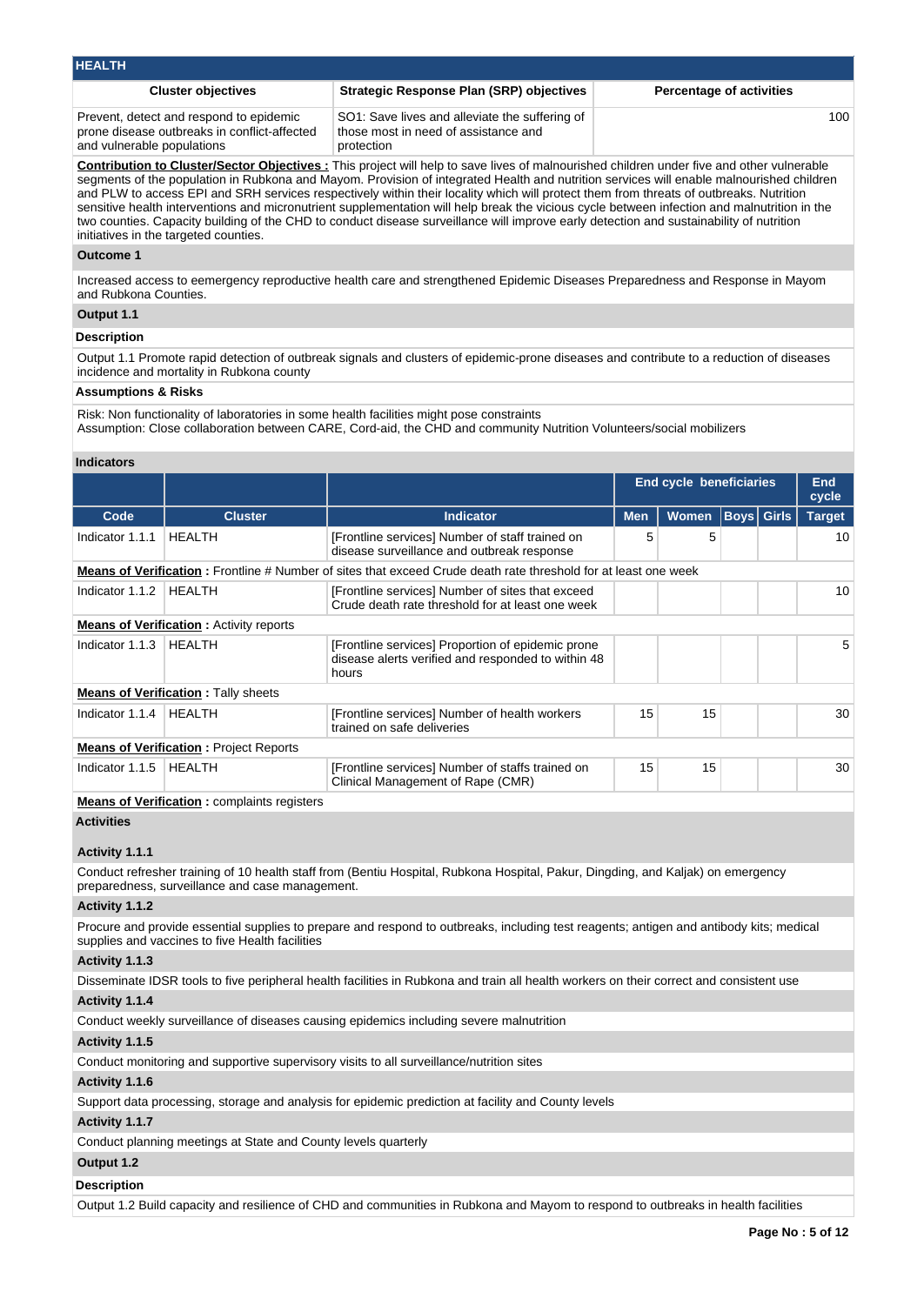# **Assumptions & Risks**

Risk: Security situation deteriorates, posing access challenges

| <b>Indicators</b>              |                                                                          |                                                                                                                                       |            |                                |             |              |               |
|--------------------------------|--------------------------------------------------------------------------|---------------------------------------------------------------------------------------------------------------------------------------|------------|--------------------------------|-------------|--------------|---------------|
|                                |                                                                          |                                                                                                                                       |            | <b>End cycle beneficiaries</b> |             |              | End<br>cycle  |
| Code                           | <b>Cluster</b>                                                           | <b>Indicator</b>                                                                                                                      | <b>Men</b> | Women                          | <b>Boys</b> | <b>Girls</b> | <b>Target</b> |
| Indicator 1.2.1                | <b>HEALTH</b>                                                            | [Frontline services] Number of children with 3<br>doses of pentavalent vaccine                                                        |            |                                | 549         | 650          | 1,199         |
|                                | <b>Means of Verification:</b> Tally sheets                               |                                                                                                                                       |            |                                |             |              |               |
| Indicator 1.2.2                | HEALTH                                                                   | [Frontline services] Number of of children (under -<br>5) supplemented with Vitamin A                                                 |            | 549                            | 650         | 1,199        |               |
|                                | <b>Means of Verification:</b> Activity reports                           |                                                                                                                                       |            |                                |             |              |               |
| <b>Activities</b>              |                                                                          |                                                                                                                                       |            |                                |             |              |               |
| Activity 1.2.1                 |                                                                          |                                                                                                                                       |            |                                |             |              |               |
|                                | Train 20 community vaccinators social mobilizers                         |                                                                                                                                       |            |                                |             |              |               |
| <b>Activity 1.2.2</b>          |                                                                          |                                                                                                                                       |            |                                |             |              |               |
|                                | Conduct micro planning at 10 health facilities and two CHDs              |                                                                                                                                       |            |                                |             |              |               |
| Activity 1.2.3                 |                                                                          |                                                                                                                                       |            |                                |             |              |               |
|                                | Deliver solar fridges, cold boxes, solar panels and batteries for Bentiu |                                                                                                                                       |            |                                |             |              |               |
| Activity 1.2.4                 |                                                                          |                                                                                                                                       |            |                                |             |              |               |
|                                |                                                                          | Support HHPs to conduct community mobilization during NIDs campaigns                                                                  |            |                                |             |              |               |
| Activity 1.2.5                 |                                                                          |                                                                                                                                       |            |                                |             |              |               |
|                                | the Bentiu Hospital stabilization center.                                | Conduct Mass MUAC screening during weekly EPI outreaches and referral of severely malnourished children with medical complication to  |            |                                |             |              |               |
| Activity 1.2.6                 |                                                                          |                                                                                                                                       |            |                                |             |              |               |
|                                | Conduct growth monitoring and promotion during EPI outreaches            |                                                                                                                                       |            |                                |             |              |               |
| Activity 1.2.7                 |                                                                          |                                                                                                                                       |            |                                |             |              |               |
|                                | Provide incentives for CHD surveillance officer                          |                                                                                                                                       |            |                                |             |              |               |
| Output 1.3                     |                                                                          |                                                                                                                                       |            |                                |             |              |               |
| <b>Description</b>             |                                                                          |                                                                                                                                       |            |                                |             |              |               |
|                                |                                                                          |                                                                                                                                       |            |                                |             |              |               |
|                                |                                                                          | Improved access to sexual and reproductive health services for vulnerable host community women and girls in Rubkona and Mayom         |            |                                |             |              |               |
| <b>Assumptions &amp; Risks</b> |                                                                          |                                                                                                                                       |            |                                |             |              |               |
|                                |                                                                          | Risk: access constraints due to conflict or security issues; Assumption: the security situation allows for safe access to communities |            |                                |             |              |               |
| <b>Indicators</b>              |                                                                          |                                                                                                                                       |            |                                |             |              |               |
|                                |                                                                          |                                                                                                                                       |            | <b>End cycle beneficiaries</b> |             |              | End           |
|                                |                                                                          |                                                                                                                                       |            |                                |             |              | cycle         |
| Code                           | <b>Cluster</b>                                                           | <b>Indicator</b>                                                                                                                      | <b>Men</b> | <b>Women</b>                   | <b>Boys</b> | <b>Girls</b> | <b>Target</b> |
| Indicator 1.3.1                | HEALTH                                                                   | [Frontline services] Number of health workers<br>trained on safe deliveries                                                           | 15         | 15                             |             |              | 30            |
|                                | <b>Means of Verification: Project Reports</b>                            |                                                                                                                                       |            |                                |             |              |               |
| Indicator 1.3.2   HEALTH       |                                                                          | [Frontline services] Number of staffs trained on<br>Clinical Management of Rape (CMR)                                                 | 15         | 15                             |             |              | 30            |
|                                | <b>Means of Verification:</b> Project reports                            |                                                                                                                                       |            |                                |             |              |               |
| Indicator 1.3.3                | HEALTH                                                                   | [Frontline services] Number of people reached by<br>health education /promotion                                                       | 1,324      | 1,193                          | 0           | 0            | 2,517         |
|                                | <b>Means of Verification:</b> Project reports                            |                                                                                                                                       |            |                                |             |              |               |
| Indicator 1.3.4   HEALTH       |                                                                          | [Frontline services] Number of deliveries attended<br>by skilled birth attendants in conflict-affected and<br>other vulnerable states |            |                                |             |              | 300           |
|                                | <b>Means of Verification:</b> register book and referral tally sheet     |                                                                                                                                       |            |                                |             |              |               |
| <b>Activities</b>              |                                                                          |                                                                                                                                       |            |                                |             |              |               |
| Activity 1.3.1                 |                                                                          |                                                                                                                                       |            |                                |             |              |               |
|                                |                                                                          | Obtain SRH kits from UNFPA and distribute to women and health facilities                                                              |            |                                |             |              |               |
| Activity 1.3.2                 |                                                                          |                                                                                                                                       |            |                                |             |              |               |
|                                |                                                                          | Undertake SRH awareness session for community members (women, men, boys and girls)                                                    |            |                                |             |              |               |
| Activity 1.3.3                 |                                                                          |                                                                                                                                       |            |                                |             |              |               |
| Activity 1.3.4                 | Train frontline service providers on Clinical Management of Rape (CMR)   |                                                                                                                                       |            |                                |             |              |               |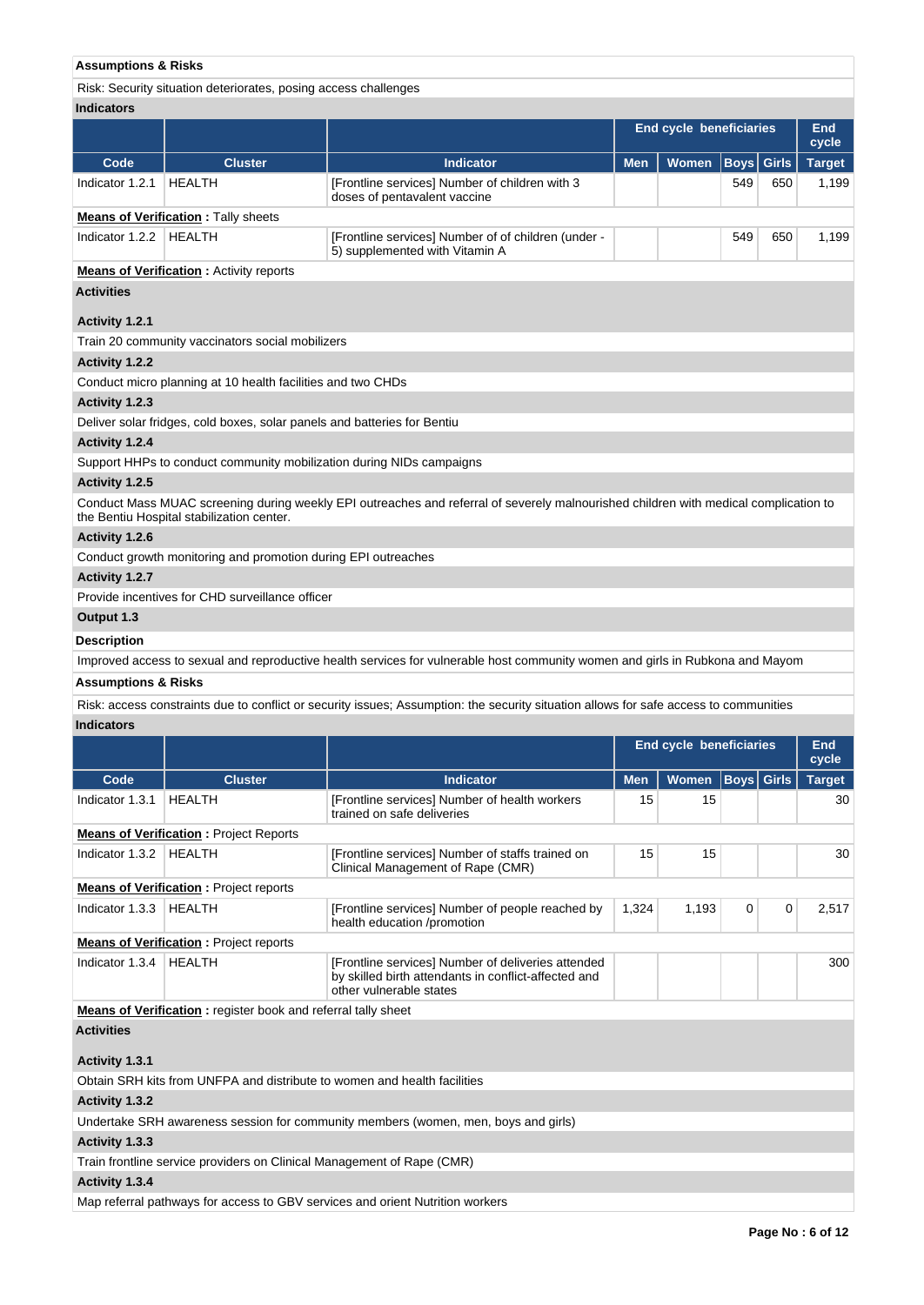# **Activity 1.3.5**

Provide refresher training for Community Nutrition Volunteers and HHPs on SRH services and SAM management with Medical complication **Activity 1.3.6** 

Refresher training to local service providers on BEMOC and comprehensive SRH interventions

# **Activity 1.3.7**

Provide comprehensive information, sex education and family planning methods to women and youth

# **Activity 1.3.8**

Monitor the progress made by the Health team in ensuring QAAP, and involvement of the community in QAAP

**Additional Targets :**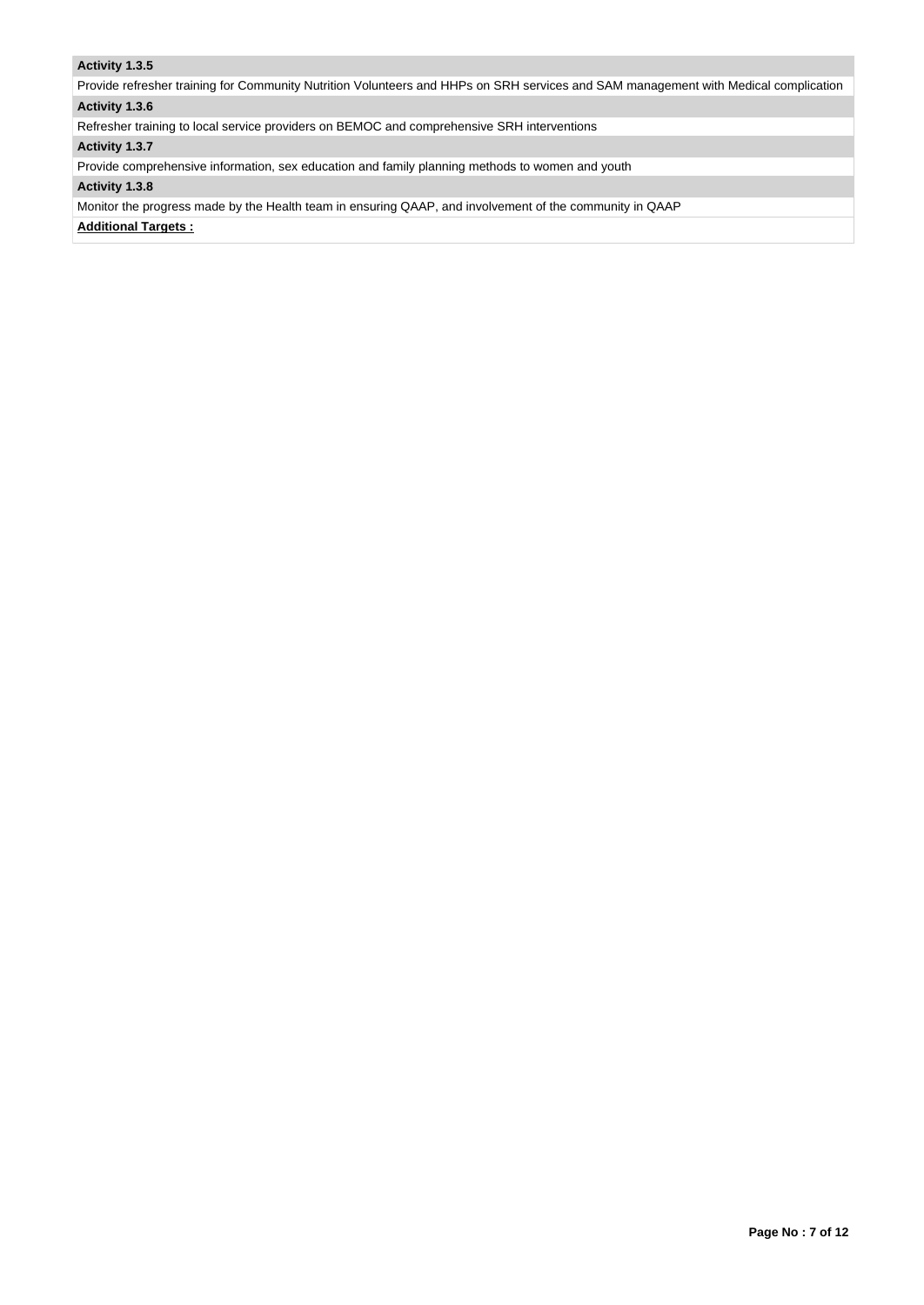### **M & R**

# **Monitoring & Reporting plan**

Three key levels of the project M&E will be put in place to ensure that the project achieves its intended impact. First, at community level by staff members through their Epidemic Response Teams at Payam levels will be capable of reporting the epidemic incidences in their communities to the health workers, then to County surveillance officers or the County Health Department and eventually to the project officers. Through these networks, the project will be capable of investigating and reporting the epidemic.

The second level of monitoring will be through the use of the already existing simple reporting tools to report notifiable diseases trends on malaria; cholera; acute flaccid paralysis; Acute Watery Diarrhoea; and acute jaundice, among others. These reports, compiled by the health worker of each health facility, will be collected on a weekly basis and will be submitted to the County. Data will be compiled, stored, processed, and analyzed to trace disease trends. Data collected from health facilities will be compiled into a County report and transmitted to the MoH and the WHO (epidemiological unit). An integrated diseases surveillance network of professional staff at State and national levels will be developed and linked to group emails for quick and prompt responses; technical assistance; supply and logistical support; and epidemic investigation.

Thirdly, the programmatic monitoring will entail using the CARE's MEAL team for reviewing project progress and performances based on the timeline and targets. Project reviews will be undertaken in collaboration with the project stakeholders at State and County levels; the State Ministry of Health, County Health Department (CHD), Non-Governmental Organizations (NGOs), WHO and other United Nations (UN) agencies in Bentiu are the key stakeholders for the programmatic review of the project activities and performances. Joint supportive supervision of the project will be carried out with the stakeholders. Such reviews will be based on information emanating from the monitoring process. The process will ensure that the project is on the right track and activities are implemented in accordance with the work plan

All cases dealt with will be documented for reference and the community given feedback on the outcome of the discussions of the complaint either at the community level (payam, health facility), at the field office or Juba office depending on where the complaint is being directed.

#### **Workplan**

| Activitydescription                                                                                                                                                                                           | Year | 2 | 3 |    |                           |   |              |    |          |  | $ 12\rangle$ |
|---------------------------------------------------------------------------------------------------------------------------------------------------------------------------------------------------------------|------|---|---|----|---------------------------|---|--------------|----|----------|--|--------------|
| Activity 1.1.1: Conduct refresher training of 10 health staff from (Bentiu Hospital,<br>Rubkona Hospital, Pakur, Dingding, and Kaljak) on emergency preparedness,<br>surveillance and case management.        | 2017 |   |   | X  |                           |   |              |    |          |  |              |
| Activity 1.1.2: Procure and provide essential supplies to prepare and respond to<br>outbreaks, including test reagents; antigen and antibody kits; medical supplies and<br>vaccines to five Health facilities | 2017 |   |   | X  |                           |   |              |    |          |  |              |
| Activity 1.1.3: Disseminate IDSR tools to five peripheral health facilities in Rubkona<br>and train all health workers on their correct and consistent use                                                    | 2017 |   |   | X  |                           |   |              |    |          |  |              |
| Activity 1.1.4: Conduct weekly surveillance of diseases causing epidemics<br>including severe malnutrition                                                                                                    | 2017 |   |   | X. | X                         | X | X            | X  | $\times$ |  |              |
| Activity 1.1.5: Conduct monitoring and supportive supervisory visits to all<br>surveillance/nutrition sites                                                                                                   | 2017 |   |   | X. | X                         | X | X            | X  | $\times$ |  |              |
| Activity 1.1.6: Support data processing, storage and analysis for epidemic<br>prediction at facility and County levels                                                                                        | 2017 |   |   | X. | X                         | X | X            | X  | $\times$ |  |              |
| Activity 1.1.7: Conduct planning meetings at State and County levels quarterly                                                                                                                                | 2017 |   |   | X  |                           |   | X            |    |          |  |              |
| Activity 1.2.1: Train 20 community vaccinators social mobilizers                                                                                                                                              | 2017 |   |   | X  |                           |   |              |    |          |  |              |
| Activity 1.2.2: Conduct micro planning at 10 health facilities and two CHDs                                                                                                                                   | 2017 |   |   | X  |                           |   |              |    | X        |  |              |
| Activity 1.2.3: Deliver solar fridges, cold boxes, solar panels and batteries for<br>Bentiu                                                                                                                   | 2017 |   |   |    | X                         |   |              |    |          |  |              |
| Activity 1.2.4: Support HHPs to conduct community mobilization during NIDs<br>campaigns                                                                                                                       | 2017 |   |   | X  | X                         |   |              |    | X        |  |              |
| Activity 1.2.5: Conduct Mass MUAC screening during weekly EPI outreaches and<br>referral of severely malnourished children with medical complication to the Bentiu<br>Hospital stabilization center.          | 2017 |   |   | X  | X                         | X | $\times$     | X  | X        |  |              |
| Activity 1.2.6: Conduct growth monitoring and promotion during EPI outreaches                                                                                                                                 | 2017 |   |   | X  | $\boldsymbol{\mathsf{X}}$ | X | $\mathsf{X}$ | X. | X        |  |              |
| Activity 1.2.7: Provide incentives for CHD surveillance officer                                                                                                                                               | 2017 |   |   | X  | X                         | X | X            | X  | $\times$ |  |              |
| Activity 1.3.1: Obtain SRH kits from UNFPA and distribute to women and health<br>facilities                                                                                                                   | 2017 |   |   | X. | X                         |   |              |    |          |  |              |
| Activity 1.3.2: Undertake SRH awareness session for community members<br>(women, men, boys and girls)                                                                                                         | 2017 |   |   | X  | X                         | X | X            | X  |          |  |              |
| Activity 1.3.3: Train frontline service providers on Clinical Management of Rape<br>(CMR)                                                                                                                     | 2017 |   |   |    | X                         |   |              |    |          |  |              |
| Activity 1.3.4: Map referral pathways for access to GBV services and orient<br><b>Nutrition workers</b>                                                                                                       | 2017 |   |   |    | X                         |   |              |    |          |  |              |
| Activity 1.3.5: Provide refresher training for Community Nutrition Volunteers and<br>HHPs on SRH services and SAM management with Medical complication                                                        | 2017 |   |   |    | X                         |   |              |    |          |  |              |
| Activity 1.3.6: Refresher training to local service providers on BEMOC and<br>comprehensive SRH interventions                                                                                                 | 2017 |   |   |    | X                         |   |              |    |          |  |              |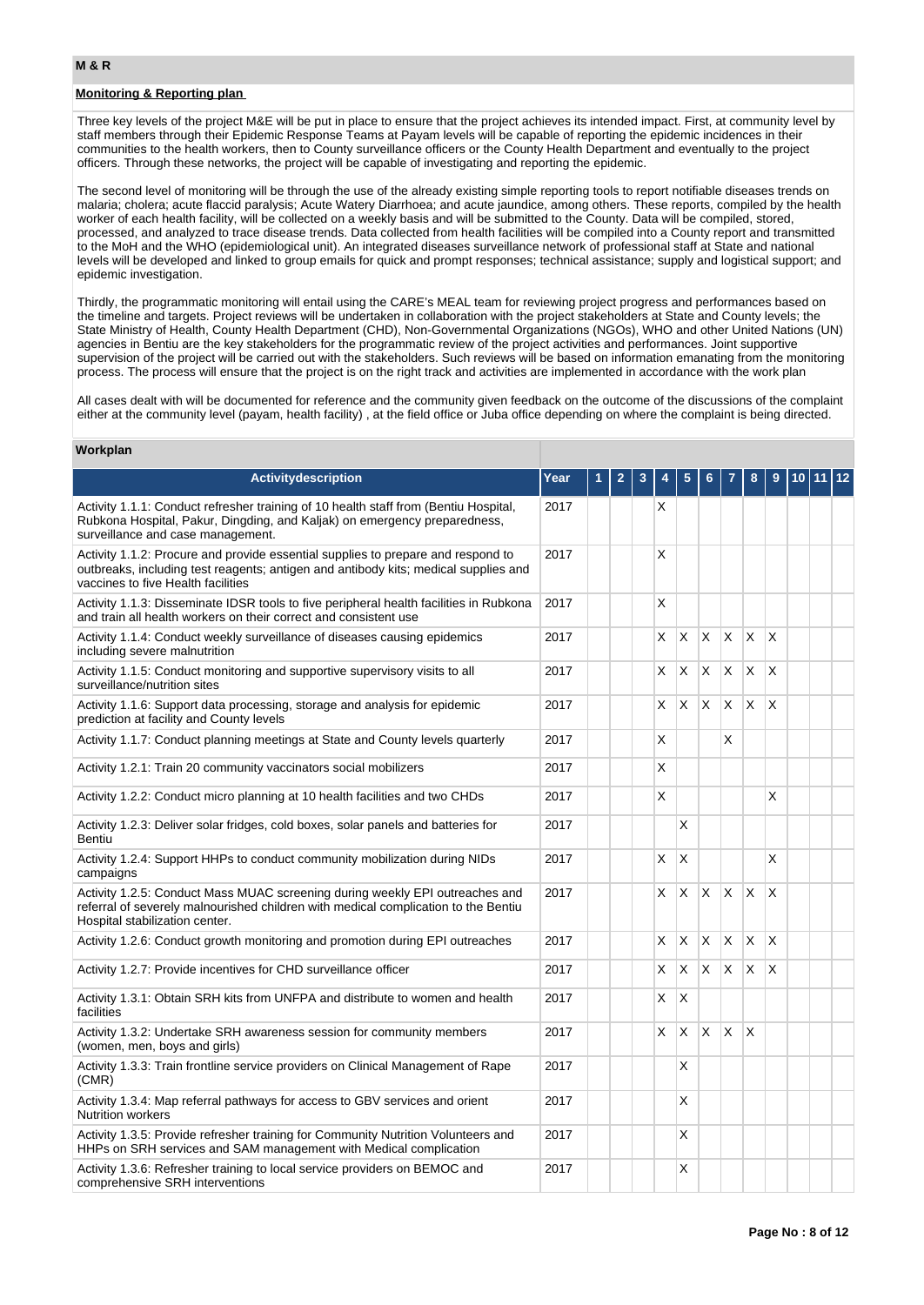| Activity 1.<br>.3.7: Provide comprehensive information, sex education and family<br>planning methods to women and youth | 2017 |  |  |  | $\checkmark$ | ◠ |  | v |  |  |  |  |  |
|-------------------------------------------------------------------------------------------------------------------------|------|--|--|--|--------------|---|--|---|--|--|--|--|--|
|-------------------------------------------------------------------------------------------------------------------------|------|--|--|--|--------------|---|--|---|--|--|--|--|--|

# **OTHER INFO**

## **Accountability to Affected Populations**

CARE has ongoing project accountability mechanism to beneficiaries. In the current project, at inception the community was involved through their leaders, selection of community nutrition volunteers is done through RRC and CHD. During project implementation period communities are always updated on the progress. Communities in Rubkona and Mayom Counties will be informed about surveillance teams that will be visiting them on specific dates and services they will be expecting before the services commence.

CARE has feedback mechanism already in place, any complain or suggestion by Community or beneficiaries is lodged and discussed at community level, field office level or at Juba level and solution provided. In case of poor performance of our staff, negligence and abuse of the mandate of CARE in provision of humanitarian nutrition services the remedial actions involves discussion at community level, proper action taken even dismissal of staff, all in view to ensure our clients/beneficiaries receive the highest quality services. In addition, CARE uses humanitarian code of conduct and child protection policies that defines behaviours of staff.

#### **Implementation Plan**

Health workers and the County Health Department in collaboration with CARE staff will be primarily responsible for collecting, summarizing and reporting performances on weekly basis. CARE will use community based monitoring and evaluation approaches to ensure that the target communities are part of the learning processes and that institutions within the community are able to keep and pass on the knowledge. The health volunteers and mobilizers will share their performances during the monthly t review meetings. CARE will provide onsite support for the health workers to review and summarize the weekly and monthly reports.

This project will be integrated in ongoing nutrition projects in Rubkona and Mayom County managed by CARE. Periodic visits by Nutrition and health coordinator from Juba will be done on monthly basis. At Bentiu level, CARE is an active cluster member of the sub cluster and attends meetings on weekly basis, and will ensure the activities are implemented in coordinated manner. CARE intends to work with other Health partners operating in Rubkona (Cordaid) and Myom (World Relief) to implement this project through the existing HPF supported health facilities. Partners will be invited to participate in training, planning and monitoring of project activities in collaboration with the MoH. The measure is aimed at avoiding duplication of efforts.

#### **Coordination with other Organizations in project area**

| Name of the organization | Areas/activities of collaboration and rationale                                                                                                                                          |
|--------------------------|------------------------------------------------------------------------------------------------------------------------------------------------------------------------------------------|
| <b>UNICEF</b>            | UNICEF funding for EPI social mobilization activities will provide<br>complementarity with disease surveillance while the nutrition<br>outreaches will be used to conduct SRH activities |
| <b>WFP</b>               | EPI and SRH activities will be integrated within nutrition activities<br>funded by WFP                                                                                                   |

#### **Environment Marker Of The Project**

A+: Neutral Impact on environment with mitigation or enhancement

#### **Gender Marker Of The Project**

2a-The project is designed to contribute significantly to gender equality

#### **Justify Chosen Gender Marker Code**

CARE promotes gender mainstreaming throughout its programs as a priority as well as core cross-cutting theme. Women are socially considered the primary caregivers for children in South Sudan hence this project targets them directly; however, CARE will employ strategies to ensure involvement of men and male caregivers in health as well. Gender mainstreaming is an important component for achieving equal access during the social mobilization activities. Through this PCA gender specific activities and affirmative action will be implemented especially wherever women and children are in disadvantaged positions, in particular.

The project will ensure equal recruitment opportunities for men and women as social mobilizers, surveillance officers of SRH promoters. The project will continue to use women groups to actively participate in implementation through women group meetings and discussions. CARE will continue to work with men as before so as to increase awareness and acceptability of the programme as well as to ensure gender balance. Gender sensitive messages will be developed as one of the aspects of the behaviour change and communication strategy. All program materials will be prepared considering the gender sensitiveness and will have a gender lens. Local cultures, norms and belief shall always be given special attention throughout the implementation period of this project.

#### **Protection Mainstreaming**

As the proposed project will be implemented in an emergency context, CARE mainstreams protection principles into project activities. The Do no Harm principle will be maintained to ensure that project activities do not expose communities to further harm. Rather than having caregivers walk long distances and expose themselves to possible violence including rape for women, CARE will use the mobile outreaches to deliver health care to hard -to-reach locations. In locations where security is a major concern, CARE will collaborate with the UN to deliver emergency health interventions

#### **Country Specific Information**

#### **Safety and Security**

CARE maintains a Security team at country office whose responsibility is to conduct security risk assessments before project roll out and during implementation. CARE will obtain security clearance before traveling to the proposed project locations especially where there is armed conflict. At the same time, CARE transport important project records for archiving in Juba on a regular basis as a risk mitigation measure. This project will be implemented in collaboration with government ministry of Health and also with full consent of commissioner of each of the counties where the project will be implemented. In case of any impending insecurity we shall keep our beneficiaries informed in any programming changes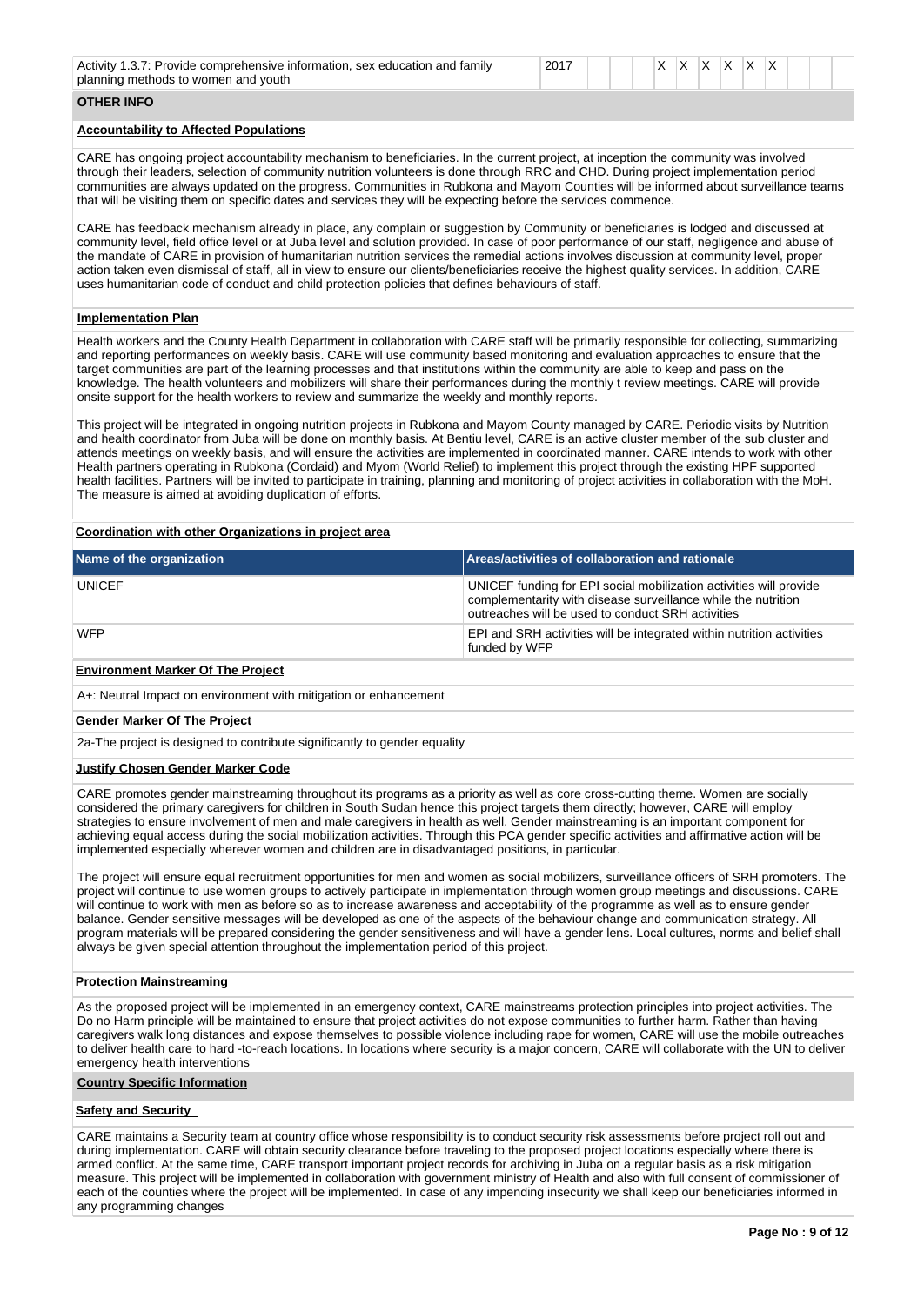# **Access**

Access in Rubkona particularly Bentiu POC is likely not to be interrupted during implementation period since steps have been made by IOM to ensure rood network is improved within the POC. However, access to peripheral Health facilities within Rubkona such as Pakur, Dinding, Dobor, Kaljak Bentiu town will be via road depending on security situation. In Mayom, access roads to the beneficiaries is expected to be reliable until the onset of rains in early June 2017. During wet period access to mobile sites will be supported by Quad bikes. There is no major concern regarding the access to the beneficiaries apart from unforeseen insecurity incidences.

### **BUDGET**

| Code | <b>Budget Line Description</b>                                                                                                                                                                                                                                                                                                                                                                                                                                                                                       |   | $D / S$ Quantity | <b>Unit</b><br>cost         | <b>Duration</b><br>Recurran<br>ce | $\frac{9}{6}$<br>charged<br>to CHF | <b>Total Cost</b> |
|------|----------------------------------------------------------------------------------------------------------------------------------------------------------------------------------------------------------------------------------------------------------------------------------------------------------------------------------------------------------------------------------------------------------------------------------------------------------------------------------------------------------------------|---|------------------|-----------------------------|-----------------------------------|------------------------------------|-------------------|
|      | <b>Staff and Other Personnel Costs</b>                                                                                                                                                                                                                                                                                                                                                                                                                                                                               |   |                  |                             |                                   |                                    |                   |
| 1.1  | <b>Health and Nutrition Coordinator</b>                                                                                                                                                                                                                                                                                                                                                                                                                                                                              | D | 1 <sup>1</sup>   | 10,37<br>5.00               | 6                                 | 5.00                               | 3,112.50          |
|      | Health and Nutrition Coordinator(Juba Based -International staff)salary will be charged at this project Basic salary+Benefits of<br>\$7,975 + Housing - \$2,400. She will be involved in technical support and management of the project, provision of training to<br>project staff, representation of the project at Cluster level, supporting in quarterly reporting, supportive supervision at field level.<br>She will spend 25% of her time in managing this project                                            |   |                  |                             |                                   |                                    |                   |
| 1.2  | SSHF project Manager                                                                                                                                                                                                                                                                                                                                                                                                                                                                                                 | D |                  | $1 \vert 6,480$<br>.00      | 6                                 | 25.00                              | 9,720.00          |
|      | he SSHF Project Manager (Field Based -International staffs)salary will be charged at this project Basic salary \$4500 plus 44%<br>benefits=\$6480 They will be involved in management of the project at field level , provision of training to project staff,<br>representation of the project at County Cluster level, quarterly reporting, supervision at field level. they will spent 80% of their<br>time in managing this project. She/He will be roving One will be based to manage Mayom and Rubkona counties |   |                  |                             |                                   |                                    |                   |
| 1.3  | <b>Surveillance Officers</b>                                                                                                                                                                                                                                                                                                                                                                                                                                                                                         | D |                  | $1 \mid 2,165$<br>.00       | 6                                 | 100.00                             | 12,990.00         |
|      | Collects alert information and reports through the quickest means possible for verification and for outbreak investigation. (field<br>Based -National staff)salary will be charged at this project - 2 staff Basic salary \$1,700 plus 45% benefits =\$2,465. They will be<br>involved in support supervision, onjob taining, and response planning. They will spend 100% of their time on this project                                                                                                              |   |                  |                             |                                   |                                    |                   |
| 1.4  | <b>SRH Assistants</b>                                                                                                                                                                                                                                                                                                                                                                                                                                                                                                | D |                  | 2 745.0<br><sup>0</sup>     | 6                                 | 100.00                             | 8,940.00          |
|      | 2 SHR Assiatants (field Based -National staff)salary will be charged at this project Basic salary \$514 plus 45% benefits =\$745<br>They will be involved in the implementation of the project at health facility levels and at outreach sites. There will spend 100% of<br>their time on this project                                                                                                                                                                                                               |   |                  |                             |                                   |                                    |                   |
| 1.5  | Laboratory Assistant                                                                                                                                                                                                                                                                                                                                                                                                                                                                                                 | D |                  | $1 \mid 1,015$<br>.00       | 4                                 | 100.00                             | 4,060.00          |
|      | One Laboratory assistant for Bentiu hospital base-National staff will be charged at this project Basic salary \$700 plus 45%<br>benefits $= $1.015$                                                                                                                                                                                                                                                                                                                                                                  |   |                  |                             |                                   |                                    |                   |
| 1.6  | Field Finance and Admin Officer                                                                                                                                                                                                                                                                                                                                                                                                                                                                                      | S |                  | $1 \quad 2,434$<br>.55      | 6                                 | 10.00                              | 1,460.73          |
|      | Finance and admin officer Mankien Based) salary will be charged to this project as Direct cost. This officer is in charge of<br>managing all program grants-Finances CHF inclusive: Basic salary \$1824 plus 45% benefits = \$2434                                                                                                                                                                                                                                                                                   |   |                  |                             |                                   |                                    |                   |
| 1.7  | <b>Field Driver</b>                                                                                                                                                                                                                                                                                                                                                                                                                                                                                                  | S |                  | 1 645.2<br>5                | 6                                 | 10.00                              | 387.15            |
|      | This position will be based at the field office to facilitate staff using the organizational vehicles - 10% of salary and benefits to be<br>charged to this project                                                                                                                                                                                                                                                                                                                                                  |   |                  |                             |                                   |                                    |                   |
| 1.8  | Field security guard                                                                                                                                                                                                                                                                                                                                                                                                                                                                                                 | S |                  | 3   537.9<br>5              | 6                                 | 10.00                              | 968.31            |
|      | These (3) position will be based at the field office to provide security to CARE, staff, facilities, assets and offices. - 10% of salary<br>and benefits to be charged to this project                                                                                                                                                                                                                                                                                                                               |   |                  |                             |                                   |                                    |                   |
| 1.9  | Juba support staff                                                                                                                                                                                                                                                                                                                                                                                                                                                                                                   | S |                  | $1 \overline{5,608}$<br>.09 | 6                                 | 2.97                               | 999.36            |
|      | Juba office has support staff (Procurement Officer and Contracts and Grants Officer)who will be key to facilitating smooth<br>operation of the project. This project will be charged 3% for their salaries in a month                                                                                                                                                                                                                                                                                                |   |                  |                             |                                   |                                    |                   |
|      | <b>Section Total</b>                                                                                                                                                                                                                                                                                                                                                                                                                                                                                                 |   |                  |                             |                                   |                                    | 42,638.05         |
|      | <b>Supplies, Commodities, Materials</b>                                                                                                                                                                                                                                                                                                                                                                                                                                                                              |   |                  |                             |                                   |                                    |                   |
| 2.1  | Refresher training in emergency preparedness for Rubkona                                                                                                                                                                                                                                                                                                                                                                                                                                                             | D |                  | 30 10.00                    | 5                                 | 100.00                             | 1,500.00          |
|      | Cost of facilitation of trainer, workshop venue meals and training material for 30 participants in Rubkona for five days hence<br>(30pptsx5 daysx\$10= 1500)                                                                                                                                                                                                                                                                                                                                                         |   |                  |                             |                                   |                                    |                   |
| 2.2  | Purchase of biochemical hazard equipment and essential lab<br>supplies, including test reagents; antigen and antibody kits;                                                                                                                                                                                                                                                                                                                                                                                          | D |                  | $1 \mid 5,000$<br>.00       | 1                                 | 100.00                             | 5,000.00          |
|      | The laboratory in Bentiu wil be renovated and stocked with required reagents and supplies to enable timly detection snd<br>response to outbreaks; the supplies will cost a lumpsum of 5,000 complementary to HPF funding                                                                                                                                                                                                                                                                                             |   |                  |                             |                                   |                                    |                   |
| 2.3  | Dissemination of IDSR tools                                                                                                                                                                                                                                                                                                                                                                                                                                                                                          | D |                  | $1 \, 200.0$<br>0           | 5                                 | 100.00                             | 1,000.00          |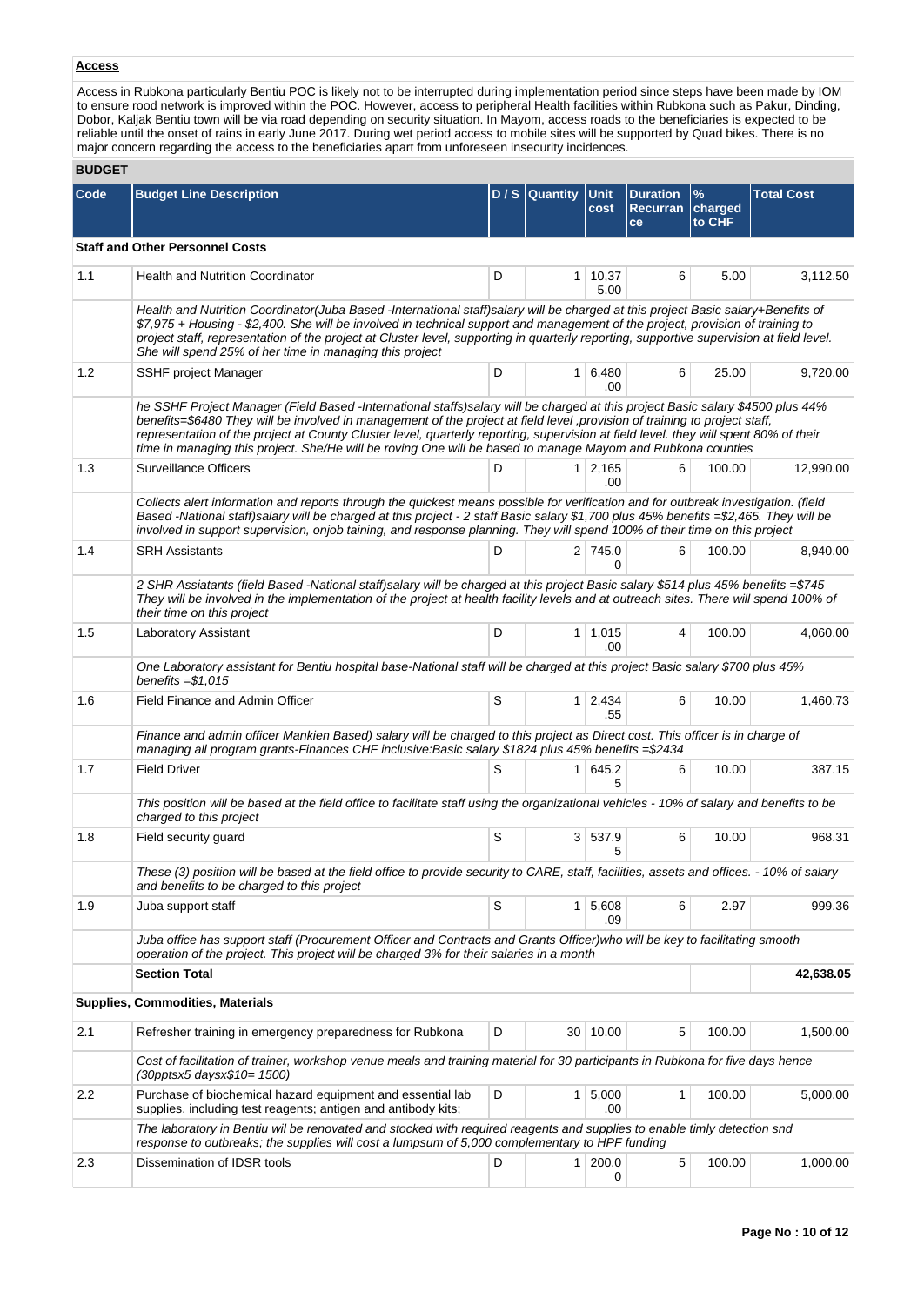|        | IDRS tools obtained from MOH and WHO wil be distributed to health facilities and surveillance officers after training. The cost of<br>fuel and allowances during the dissemination will be \$200 per facility, totalling \$1000 for all 5 facilitiesin supported in Bentiu                                                                                                                                                                                                            |   |                |                          |                |        |           |  |  |  |
|--------|---------------------------------------------------------------------------------------------------------------------------------------------------------------------------------------------------------------------------------------------------------------------------------------------------------------------------------------------------------------------------------------------------------------------------------------------------------------------------------------|---|----------------|--------------------------|----------------|--------|-----------|--|--|--|
| 2.4    | Weekly monitoring and support supervision at health facilities                                                                                                                                                                                                                                                                                                                                                                                                                        | D |                | 20 50.00                 | 5              | 100.00 | 5,000.00  |  |  |  |
|        | County surveillance officers will be facilitated to conduct weely support visits to health facilities to validate the collected IDSR data<br>provide feedback and coordinate any required response. The cost of fuel and facilitation for the weekly visits is estimated at \$50<br>per facility for five facilities equivalent to \$5000                                                                                                                                             |   |                |                          |                |        |           |  |  |  |
| 2.5    | Conduct planning meetings at County levels quarterly.                                                                                                                                                                                                                                                                                                                                                                                                                                 | D |                | 4 375.0<br>0             | $\overline{2}$ | 100.00 | 3,000.00  |  |  |  |
|        | 2 county meetings will each cost \$375 and will be conducted twice during the life of the project. Requiring a sum of 2000 for both<br>meetings. The meetings will be integrated inclunning review and planning of IDSR, EPI and SRH interventions (2 meetingsx<br>2county * 2 tmies *375USD = 3000)                                                                                                                                                                                  |   |                |                          |                |        |           |  |  |  |
| 2.6    | Train 100 community Health & Nutrition Volunteers in EPI and<br>SRH mobilization and sensitization                                                                                                                                                                                                                                                                                                                                                                                    | D | 100            | 4.00                     | 10             | 100.00 | 4,000.00  |  |  |  |
|        | 100 of the existing Community Nutrition Volunteers will be trained in EPI and Sexual and Reproductive Health interventions and<br>supported to integrate sensitization, mobilization and defaulter tracing for EPI within nutrition screening and outreach activities as<br>well as early identification of danger signs in pregnant women in the catchment areas. Each of the 10 Health facility will have at<br>least 10 mobilizers and will be paid \$4 per day (10x10x4x10= 4000) |   |                |                          |                |        |           |  |  |  |
| 2.7    | Conduct micro planning at 10 health facilities and two CHDs                                                                                                                                                                                                                                                                                                                                                                                                                           | D |                | 10 100.0<br><sup>0</sup> | 2              | 100.00 | 2,000.00  |  |  |  |
|        | 10 health facilities will be supported to prepare micro plans to identify identify outreach points in hard to reach locations including<br>the logistics and supplies required to have successful EPI outreaches and National immunization campaigns whenever<br>organised. It is estimated that each health facility will prepare 2 pre- NIDs micro plans and eachmeeting will last one day and cost<br>\$100 hence (10x100x2=2000)                                                  |   |                |                          |                |        |           |  |  |  |
| 2.8    | Provide incentives for CHD surveillance officers                                                                                                                                                                                                                                                                                                                                                                                                                                      | D |                | 2 120.0<br>0             | 6              | 100.00 | 1,440.00  |  |  |  |
|        | The CHD surveillance officer is responsible to ensure timely and ccurate collection and submission of IDSR data hence will be<br>incentivised to implement the activities. Once officer from eack of the two counties wil be given \$4 per day for 6 months, hence<br>$(2x120x6 = 1440)$                                                                                                                                                                                              |   |                |                          |                |        |           |  |  |  |
| 2.9    | Refresher Training to local service providers on Benmoc<br>comprehensive SRH interventions                                                                                                                                                                                                                                                                                                                                                                                            | D |                | $1 \mid 1,500$<br>.00    | 2              | 100.00 | 3,000.00  |  |  |  |
|        | Two 2-day trainings will be conducted; one will targeted community nutrition volunteers and and the other facility based health<br>workers. For the CNVs the focus will be to strengthen early identigfication of danger signs and timely referral, as well as<br>dictribution of indvidual srh kits to pregnant women. The second training of Health workers will build capacity of Midwives and<br>Health service providers in Emergency Obstetric Care                             |   |                |                          |                |        |           |  |  |  |
| 2.10   | Train frontline service providers on Clinical Management of<br>Rape (CMR)                                                                                                                                                                                                                                                                                                                                                                                                             | D |                | 100 30.00                | $\mathbf{1}$   | 100.00 | 3,000.00  |  |  |  |
|        | Clinical officers and nurses will be trained in clinical management of rape and provided with relevant guidelines and supplies . 20<br>staffx5daysx\$30= 3000                                                                                                                                                                                                                                                                                                                         |   |                |                          |                |        |           |  |  |  |
| 2.11   | Map referral pathways for access to GBV services and orient<br><b>Nutrition workers</b>                                                                                                                                                                                                                                                                                                                                                                                               | D |                | 40 25.00                 | $\mathbf{1}$   | 100.00 | 1,000.00  |  |  |  |
|        | Referral parthways will be mapped at each of the two counties including representation from all the payams. Two individuals from<br>each payam will participate in a two day meeting                                                                                                                                                                                                                                                                                                  |   |                |                          |                |        |           |  |  |  |
| 2.12   | Conduct Mass MUAC screening during weekly EPI outreaches   D                                                                                                                                                                                                                                                                                                                                                                                                                          |   | 20             | 5.00                     | 24             | 100.00 | 2,400.00  |  |  |  |
|        | As part of the monthly mass MUAC screening. 20 CNVs will be supported to conduct screening for acute malnutrition while<br>creating awareness for EPI activities and early identification of danger signs and referral of women for skilled attendance and<br>specialised care and EMoNC centers                                                                                                                                                                                      |   |                |                          |                |        |           |  |  |  |
| 2.13   | Mats and other sitting materials and toys                                                                                                                                                                                                                                                                                                                                                                                                                                             | D |                | 10 100.0<br>0            | 1              | 100.00 | 1,000.00  |  |  |  |
|        | Tapolins and mats for sitting the benficairies during SRH awareness session and EPI vaccination in outreach sites in Rubkona<br>and Mayom counties.                                                                                                                                                                                                                                                                                                                                   |   |                |                          |                |        |           |  |  |  |
| 2.14   | Plastic chairs and tables for mobile teams                                                                                                                                                                                                                                                                                                                                                                                                                                            | D |                | 10 100.0<br>0            | 1              | 100.00 | 1,000.00  |  |  |  |
|        | The Outreach team in Mayom and and Rubkona will require tables and chairs and blinders for beneficiaries. each sites will have<br>5 plastic chairs and 2 tables at a consolidated cost of 1000\$ per team.                                                                                                                                                                                                                                                                            |   |                |                          |                |        |           |  |  |  |
| 2.15   | Sanitation equipments- Buckets, towels, soap, jerricans                                                                                                                                                                                                                                                                                                                                                                                                                               | D |                | 10 100.0<br>0            | 1              | 100.00 | 1,000.00  |  |  |  |
|        | During out reach services as well in the static health centers, infection prevention equipment will be procured to keep safe water<br>for appetite testing, drinking water, cleaning water and also for hand washing. a lumpsum of 1000\$ is proposed for all outreach<br>sites in Rubkona and Mayom counties                                                                                                                                                                         |   |                |                          |                |        |           |  |  |  |
|        | <b>Section Total</b>                                                                                                                                                                                                                                                                                                                                                                                                                                                                  |   |                |                          |                |        | 35,340.00 |  |  |  |
| Travel |                                                                                                                                                                                                                                                                                                                                                                                                                                                                                       |   |                |                          |                |        |           |  |  |  |
| 5.1    | Staff flights outside juba-Field flight                                                                                                                                                                                                                                                                                                                                                                                                                                               | D |                | 6 550.0<br>0             | 1              | 100.00 | 3,300.00  |  |  |  |
|        | Flights cost for direct program staff going to field and from field to Juba, 3 staff, 2 trips per staff= 6 trips each round trip \$550,<br>100% will be charged to this project; 3 trips are budgeted for support and monitoring trips                                                                                                                                                                                                                                                |   |                |                          |                |        |           |  |  |  |
| 5.2    | <b>Staff Perdiem</b>                                                                                                                                                                                                                                                                                                                                                                                                                                                                  | D | 1 <sup>1</sup> | 2,000<br>.00             | 1              | 100.00 | 2,000.00  |  |  |  |